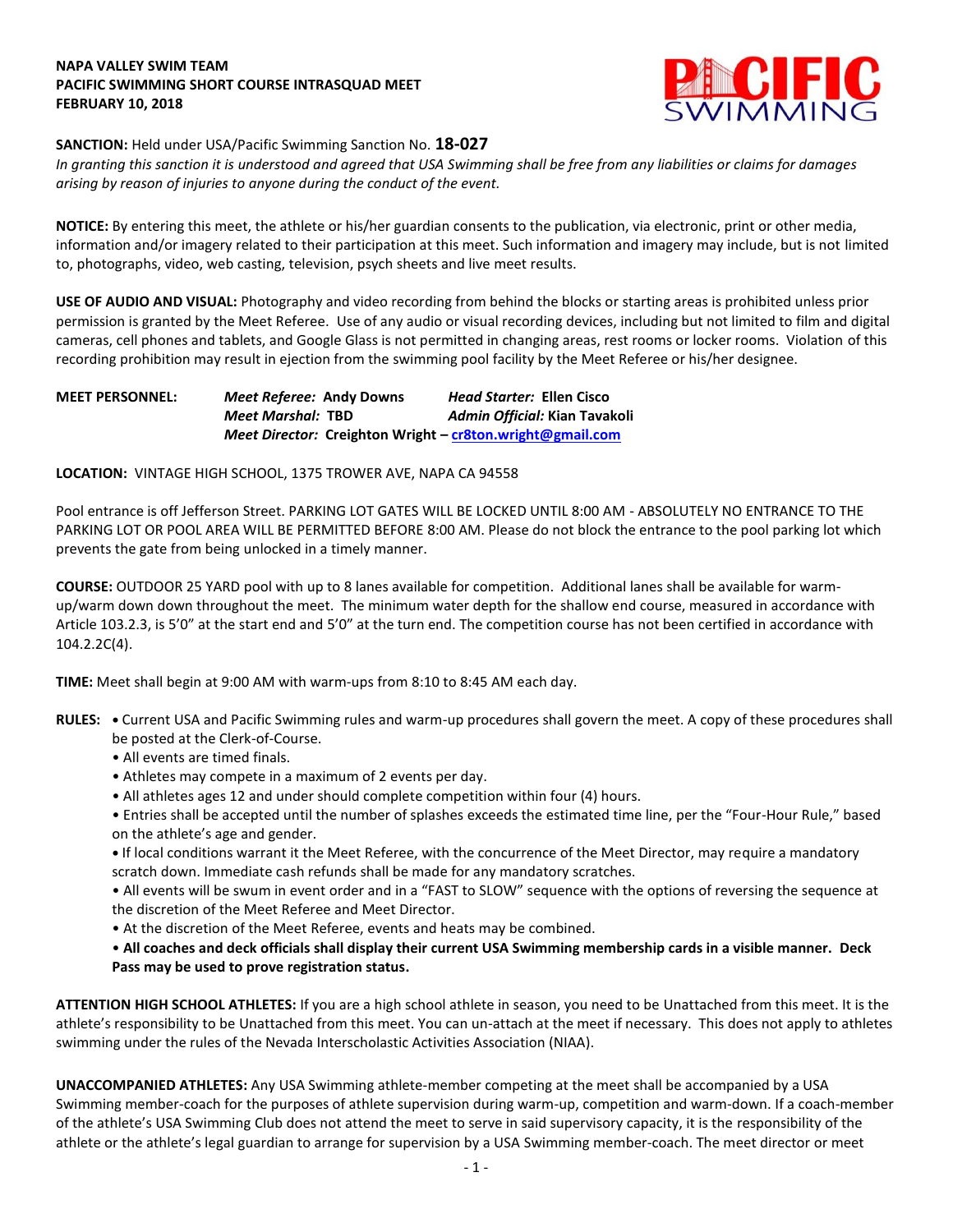referee may assist the athlete in making arrangements for such supervision; however, it is recommended that such arrangements be made in advance of the meet by the athlete's USA Swimming Club Member-Coach.

**RACING STARTS:** Any athlete entered in the meet shall be certified by a USA Swimming member-coach as being proficient in performing a racing start, or shall start each race from within the water. When unaccompanied by a USA Swimming member coach, it is the responsibility of the athlete or the athlete's legal guardian to ensure compliance with this requirement.

#### **RESTRICTIONS:** • Smoking and the use of other tobacco products is prohibited on the pool deck, in the locker rooms, in spectator seating on standing areas and in all areas used by athletes, during the meet and during warm-up periods.

- Sale and use of alcoholic beverages is prohibited in all areas of the meet venue.
- No glass containers are allowed in the meet venue.
- No propane heater is permitted except for snack bar/meet operations.
- All shelters shall be properly secured.
- Changing into or out of swimsuits other than in locker rooms or other designated areas is prohibited.
- No pets allowed on deck, other than service assistance animals.

• Destructive devices, to include but not limited to, explosive devices and equipment, firearms (open or concealed), blades, knives, mace, stun guns and blunt objects are strictly prohibited in the swimming facility and its surrounding areas. If observed, the Meet Referee or his/her designee may ask that these devices be stored safely away from the public or removed from the facility. Noncompliance may result in the reporting to law enforcement authorities and ejection from the facility. Law enforcement officers (LEO) are exempt per applicable laws.

• Operation of a drone, or any other flying apparatus, is prohibited over the venue (pools, athlete/coach areas, spectator areas and open ceiling locker rooms) any time athletes, coaches, officials and/or spectators are present.

**ELIGIBILITY:** • Athletes shall be current members of USA Swimming and enter their name and registration number on the meet entry card exactly as they are shown on their Registration Card. If this is not done, it may be difficult to match the athlete with the registration database. The meet host shall check all athlete registrations against the SWIMS database and if not found to be registered, the Meet Director shall accept the registration at the meet (a \$10 surcharge shall be added to the regular registration fee). Duplicate registrations shall be refunded by mail.

• **This is a closed meet open only to athletes currently registered with NVST**.

• Entries with **"NO TIME" shall be ACCEPTED.**

• Entry times submitted for this meet may be checked against a computer database and may be changed in accordance with Pacific Swimming Entry Time Verification Procedures.

• Disabled athletes are welcome to attend this meet and should contact the Meet Director or Meet Referee regarding any special accommodations on entry times and seeding per Pacific Swimming policy.

• Athletes 19 years of age and over may compete in the meet for time only, no awards. Such athlete shall meet standards for the 17-18 age group.

• Age on the first day of the meet shall determine the athlete's age for the entire meet.

**ENTRY FEES:** \$5.00 per athlete which will be charged to the athlete's billing account.

**ENTRIES:** All entries shall be made by the NVST coaches. All entries must be made no later than **February 2, 2017**.

**CHECK-IN:** The meet shall be pre-seeded. No check in is necessary.

**SCRATCHES:** Any athletes not reporting for or competing in an individual timed final event that they have checked in for shall not be penalized. Athletes who must withdraw from an event after it is seeded are requested to inform the referee immediately.

**AWARDS:** None.

### **ADMISSION:** Free.

**SNACK BAR & HOSPITALITY:** No Snack bar available; there will be a post meet team potluck breakfast, and athlete recognitions.

**MISCELLANEOUS:** No overnight parking is allowed. Facilities will not be provided after meet hours.